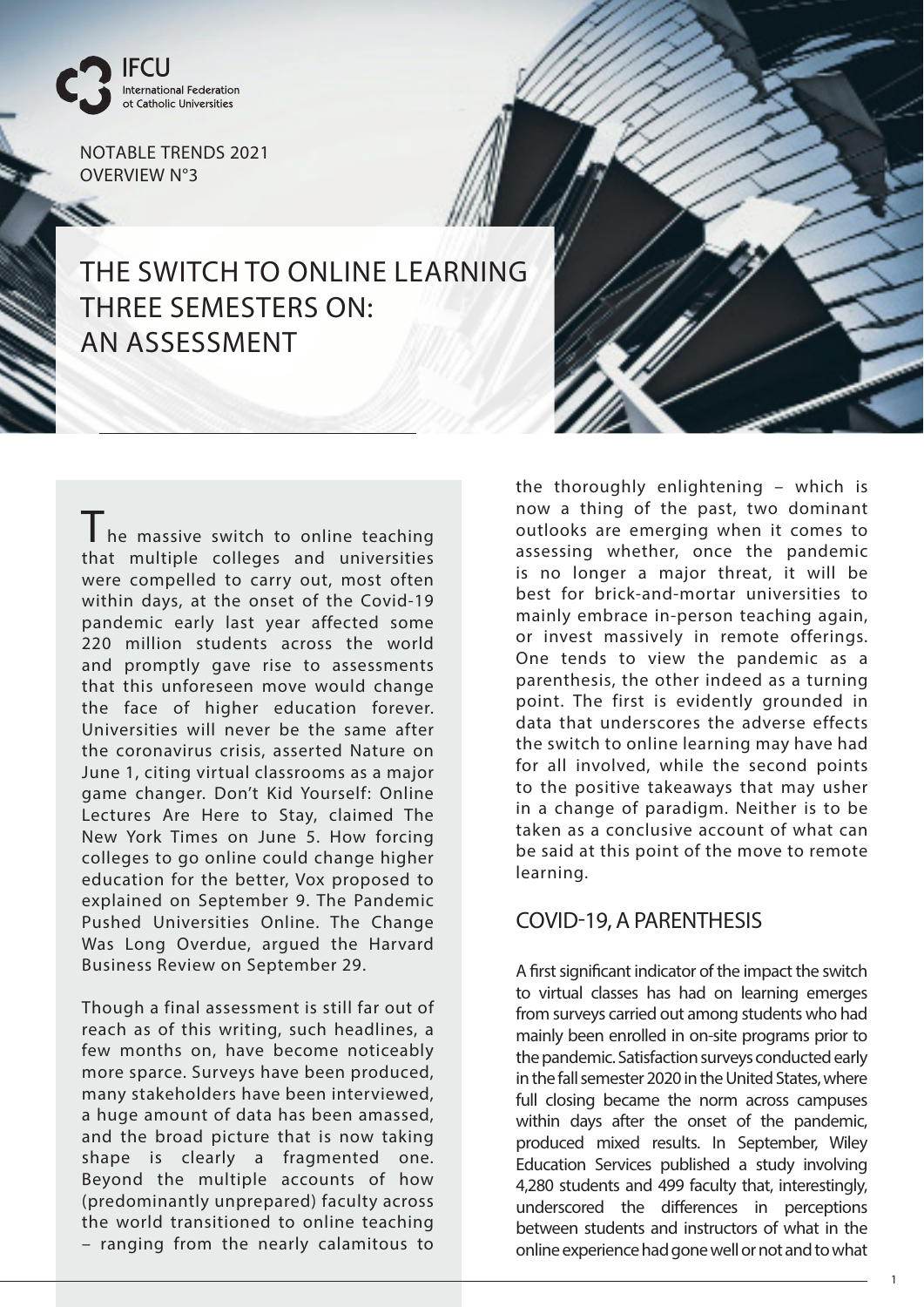extent. To begin with, the overall satisfaction rate was 77 percent among faculty but only 55 percent among students. When asked to compare their remote experience with that of previous terms, respondents provided more granular results – with, as shown below, the largest group of instructor respondents, 37 percent, agreeing with the statement "my students somewhat did not learn as well" and the largest group of student respondents, 45 percent, agreeing with the statement "I definitely did not learn as well".



An even wider gap in perceptions appears regarding the statement "I felt I set clear expectations", with which 91 percent of instructors identified, vs. "I knew what was expected of me", with which only 57 percent of students identified. In another survey, conducted by Digital Promise, an American non-profit, among 1,008 undergraduate students in the spring, 79 percent of respondents said that staying motivated through the semester had been a problem. While 51 percent were very satisfied with their courses before Covid-19, only 19 percent said the same of their courses after Covid-19. A majority of students said that what they had missed the most was the interaction with their peers and professors.

In Europe, the European Commission published this year an analytical report, The impact of Covid-19 on higher education: a review of emerging evidence, based on the results of 14 surveys carried out between February

and July 2020 and some 50 journal articles. Results show that a "significant proportion of students encountered serious challenges in their learning", with 47.43 percent saying that "their academic performance changed for the worse since on-site classes were cancelled" and over 55 percent reporting that they had "a larger workload since the transition to online teaching". An impressive 81 percent said they missed the "person-toperson" interaction. The report also points



out that student assessment and academic integrity in an online environment had been identified as a significant concern by quality assurance agencies, not only in Europe but across Africa, Asia and Australia, and quotes the World Bank's estimation that this issue is exacerbated by a "general distrust in the quality of remote learning, accompanied by the fact that the regulatory environment is not yet sufficiently aligned with online learning".

No comparable data is available for other regions of the world, but in April 2020, EY-Parthenon Education, a global consultant, surveyed 4,800 students for a study called *The impact of the Covid-19 pandemic on higher education in Mexico, Colombia and Peru.* Asked to compare the merits of online vs. in-person learning, 60 percent of students surveyed said that they could learn more in person and 55 percent said that on-site learning makes for higher-quality education. Most students worried about their ability to pay attention in virtual classes, and about the lack of personalized attention from instructors. Other answers supply additional insights: Across countries, one major immediate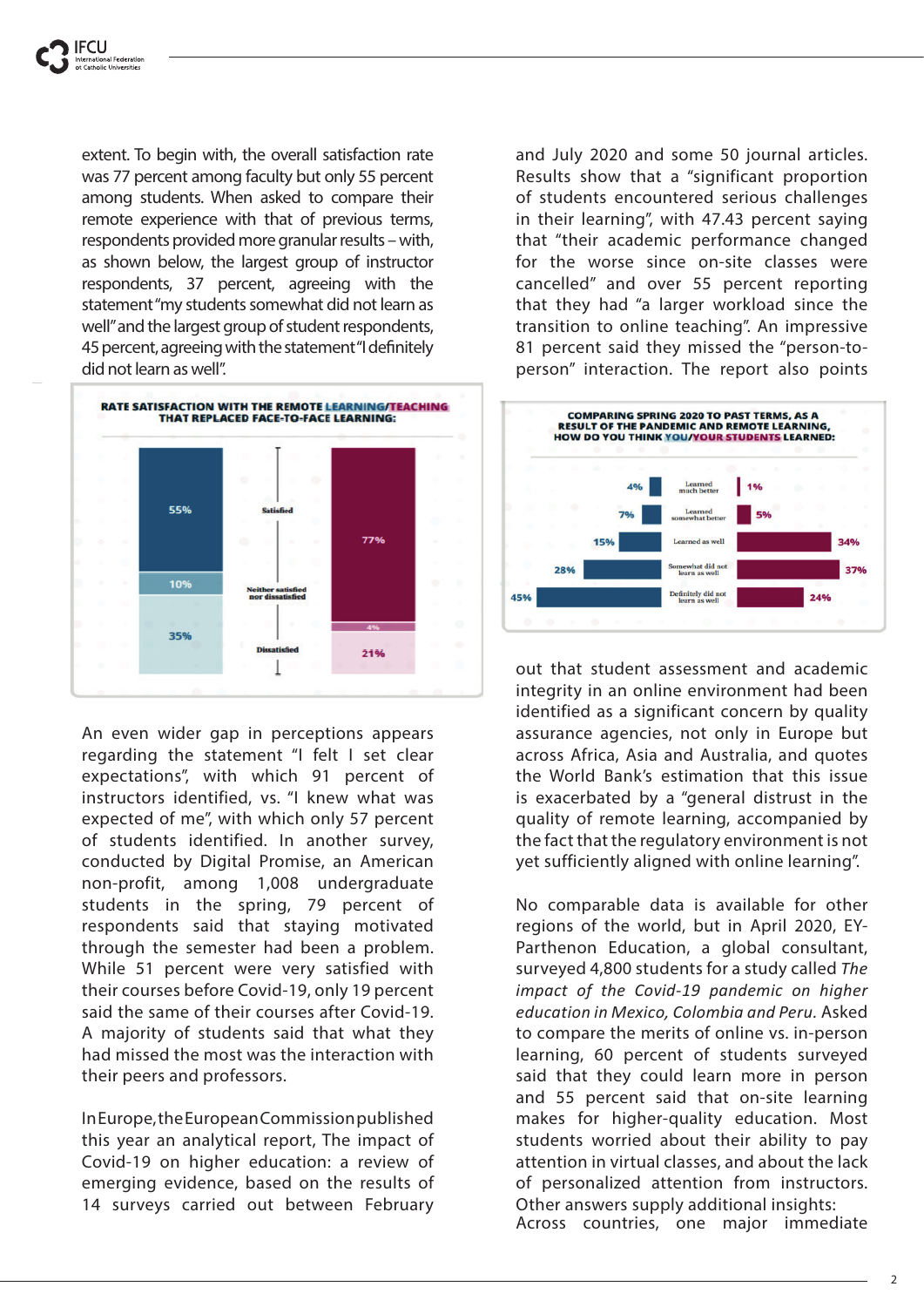

Notes: EY-Parthenon digital surveys; Mexico (n = 840); Colombia (n = 723); Peru (n = 291).

concern was how to address the obstacles to online learning faced by vulnerable, underprivileged students  $-$  from insufficient access to devices and connectivity to having to learn in an unconducive environment. Another concern developed as the pandemic lingered on regarding the impact of remote learning on students' mental health.

Besides the students' tangible yearning for the face-to-face experience, additional facts in the context of the pandemic point to the possibility of a massive return to in-person teaching without major transformations. One of them is indeed the skyrocketing spike in cheating in online tests and exams reported by universities across the world. Examples: incidents of cheating counted at the end of 2020 were up 269 percent over the previous year at the University of Calgary and 146 percent at the University of Waterloo in Canada, 300 percent at Queensland University of Technology in Australia, 100 percent at the University of Texas in the U.S., while in the U.K. the Quality Assurance Agency reported that the pandemic had accelerated the rise of contract cheating, with a total of 904 essay mills known to be operating in the country last year.

Furthermore, in countries where most institutions of higher learning are grounded in a residential model with a very high cost to students such as the United States, the issue of what amount of tuitions to charge for remote learning came to the fore only a few weeks within the crisis. Families and students rebelled early on against universities requiring face-toface prices for remote education that offered none of the in-person benefits. They demanded refunds, rebates and increased financial aid – none of which had been initially offered by universities. In the United Kingdom, a survey of over 1,000 students par Quizlet, a digital learning platform, in December 2020 found that 86 percent of respondents wanted a full or partial tuition refund, with 53 percent describing the blended learning they had been offered as either "ineffective" or "very ineffective". Eventually,

many institutions, including elite ones such as Princeton, Georgetown and Johns Hopkins, gave in and offered discounts for spring 2021. This means that for universities built on the inperson, residential model a broad permanent switch to remote learning would equate to a change of economic structure that, it may be assumed, few will be willing to contemplate. For mid-tier and smaller universities, the reluctance to transition to a different model could be reinforced by the huge costs involved in creating quality online education programs – which includes training and paying for experts and licensing for multiple types of software – while revenue from tuition fees would be, at least before economies of scale can be achieved, significantly lower than in brick-andmortar models offering the full range of the educational experience at a much higher cost.

Other currents unleashed or accelerated by the pandemic may, however, point to the possibility of a sea change in the modes of delivery of higher education once Covid-19 restrictions have become a thing of the past.

## COVID-19, A TURNING POINT

Be the above as it may, it is a fact that the established business model of higher education has been significantly challenged since at least the financial and economic crisis of 2008-9. The pressure for change, in other words, did not start with the Covid-19 pandemic, and the switch to online learning has simply put in sharper relief the question of the value of higher education, already the object of vast criticism for years among multiple stakeholders amidst the rise of multiple alternatives, from MOOCs and microcredentials typical of the unbundling of higher education – all delivered online – to industrydriven certification programs, in a broader context where employability outcomes have become the key objective of any post-secondary training solution. By and large, higher education, it has been alleged, has not significantly moved to adopt a model more suited to the needs of the